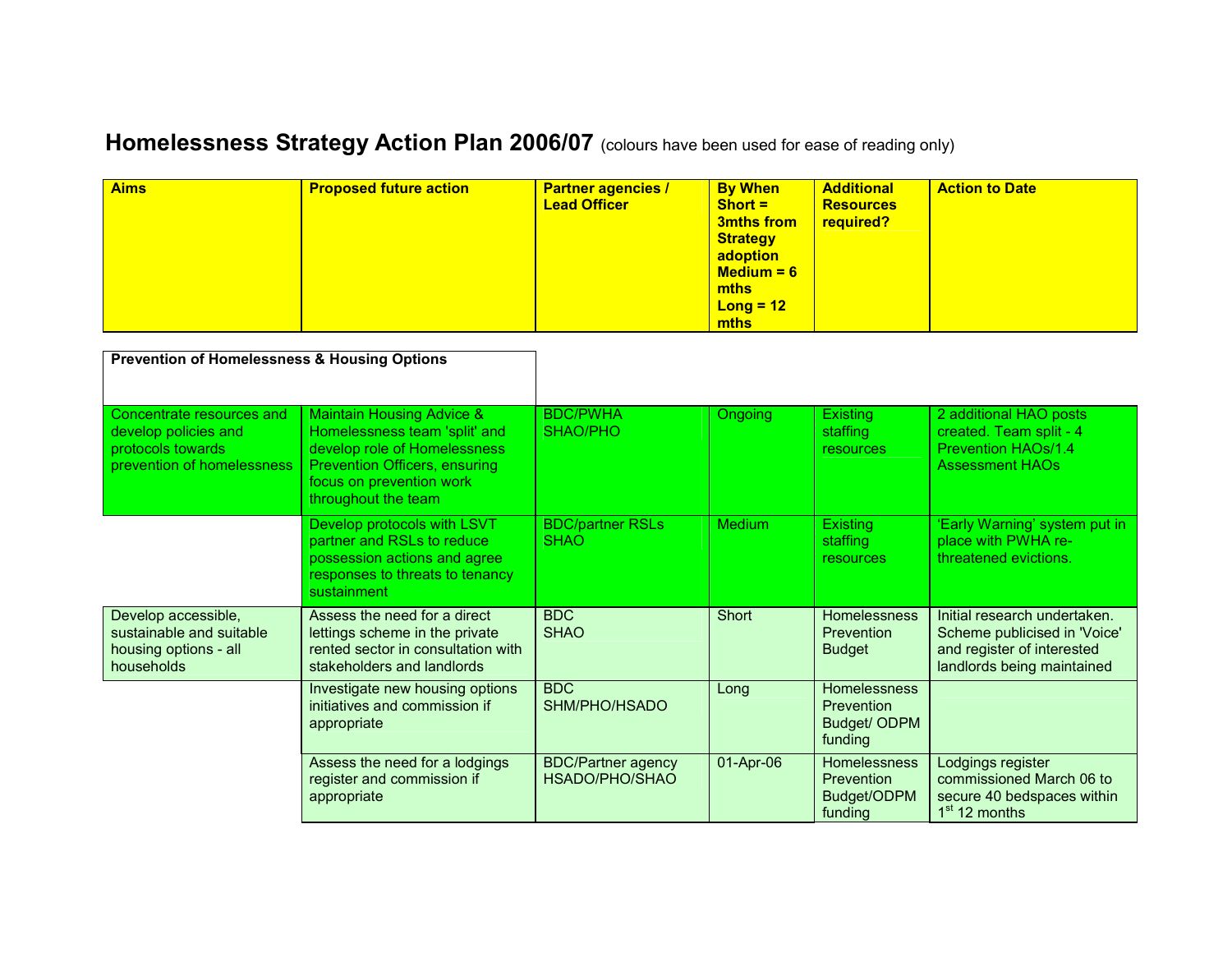| Develop accessible,<br>sustainable and suitable<br>housing options - young<br>people                               | Assess the need for and<br>feasibility of a supported lodgings<br>scheme                                          | <b>BDC</b><br><b>HSADO/SHAO</b>                                       | <b>Short</b>  | <b>Existing</b><br>staffing<br>resources                                             | Analysis of service demand<br>underway                                                                                                                                            |
|--------------------------------------------------------------------------------------------------------------------|-------------------------------------------------------------------------------------------------------------------|-----------------------------------------------------------------------|---------------|--------------------------------------------------------------------------------------|-----------------------------------------------------------------------------------------------------------------------------------------------------------------------------------|
|                                                                                                                    | Assess need for and feasibility of<br>'crashpad' scheme                                                           | <b>BDC</b><br><b>HSADO/SHAO</b>                                       | <b>Short</b>  | Existing<br>staffing<br>resources                                                    | Analysis of service demand<br>underway                                                                                                                                            |
|                                                                                                                    | Develop outreach/information<br>service for schools and colleges                                                  | <b>BDC/schools &amp; colleges</b><br><b>HSADO/SHAO</b>                | Medium        | <b>ODPM</b> funding                                                                  |                                                                                                                                                                                   |
|                                                                                                                    | Assess need for and feasibility of<br>'Foyer' type scheme                                                         | BDC<br>HSADO/SHAO/PHO                                                 | Long          | Existing<br>staffing<br>resources                                                    | Analysis of service demand<br>underway                                                                                                                                            |
|                                                                                                                    | Assess viability and support for<br><b>Youth Homelessness Forum</b>                                               | <b>BDC/key youth</b><br>agencies<br>HSADO/SHAO/PHO                    | Short         | <b>ODPM</b> funding                                                                  | Initial discussion with partner<br>agencies underway.<br>Benchmarking July 06.<br><b>Provisional date for first</b><br>forum Sep 06                                               |
| Develop accessible,<br>sustainable and suitable<br>housing options - victims of<br>domestic violence               | Develop 'Sanctuary Scheme' to<br>provide security measures for<br>victims wishing to remain in their<br>own homes | County-wide scheme/<br>contracted installer<br><b>HSADO</b>           | <b>Jun-06</b> | Homelessness<br><b>Prevention</b><br><b>Budget</b>                                   | <b>County-wide Sanctuary</b><br>scheme due to be launched<br>June 06. Staff training &<br>Agency information session<br>29 June 06. Breckland is lead<br>of the development group |
|                                                                                                                    | Maintain & monitor PWHA DV<br>protocol - review regularly                                                         | <b>BDC/PWHA/Leeway</b><br><b>Advocacy Officer</b><br><b>SHAO/HAOs</b> | Ongoing       | Existing<br>staffing<br>resources                                                    | Protocol developed and<br>initiated Jan-06                                                                                                                                        |
| Continue and expand Rent<br><b>Deposit Loan Scheme</b>                                                             | Review existing scheme and<br>budgetary provision                                                                 | BDC<br><b>HSADO/PHO</b>                                               | Apr-06        | <b>ODPM</b><br>funding/<br><b>Homelessness</b><br><b>Prevention</b><br><b>Budget</b> | <b>Rent Deposit Loan Scheme</b><br>established - 27 loans made<br>to 16 June 06                                                                                                   |
|                                                                                                                    | Put in place effective payment<br>arrears recovery system                                                         | BDC<br>HSADO/SHAO/SHAO/<br><b>HLO</b>                                 | Short         | <b>Existing</b><br>staffing<br>resources/<br><b>ODPM</b> funding                     | <b>HLO liaising with Finance</b><br>dept. to put effective recovery<br>mechanism in place                                                                                         |
| Establish need and develop<br>accessible, sustainable and<br>suitable housing options for<br>people sleeping rough | Carry out rough sleepers count<br>and use data to establish need                                                  | BDC/multi-agency<br><b>HSADO</b>                                      | Mar-06        | Homelessness<br>Prevention<br><b>Budget</b>                                          | <b>Rough Sleepers Count</b><br>carried out March 2006 - 1<br>person found sleeping rough,<br>and signs of other recent<br>rough sleeping                                          |
|                                                                                                                    | Establish baseline target                                                                                         | <b>BDC</b><br><b>HSADO</b>                                            | Mar-06        | Existing<br>staffing<br>resources                                                    | <b>Baseline Target established</b><br>as 1                                                                                                                                        |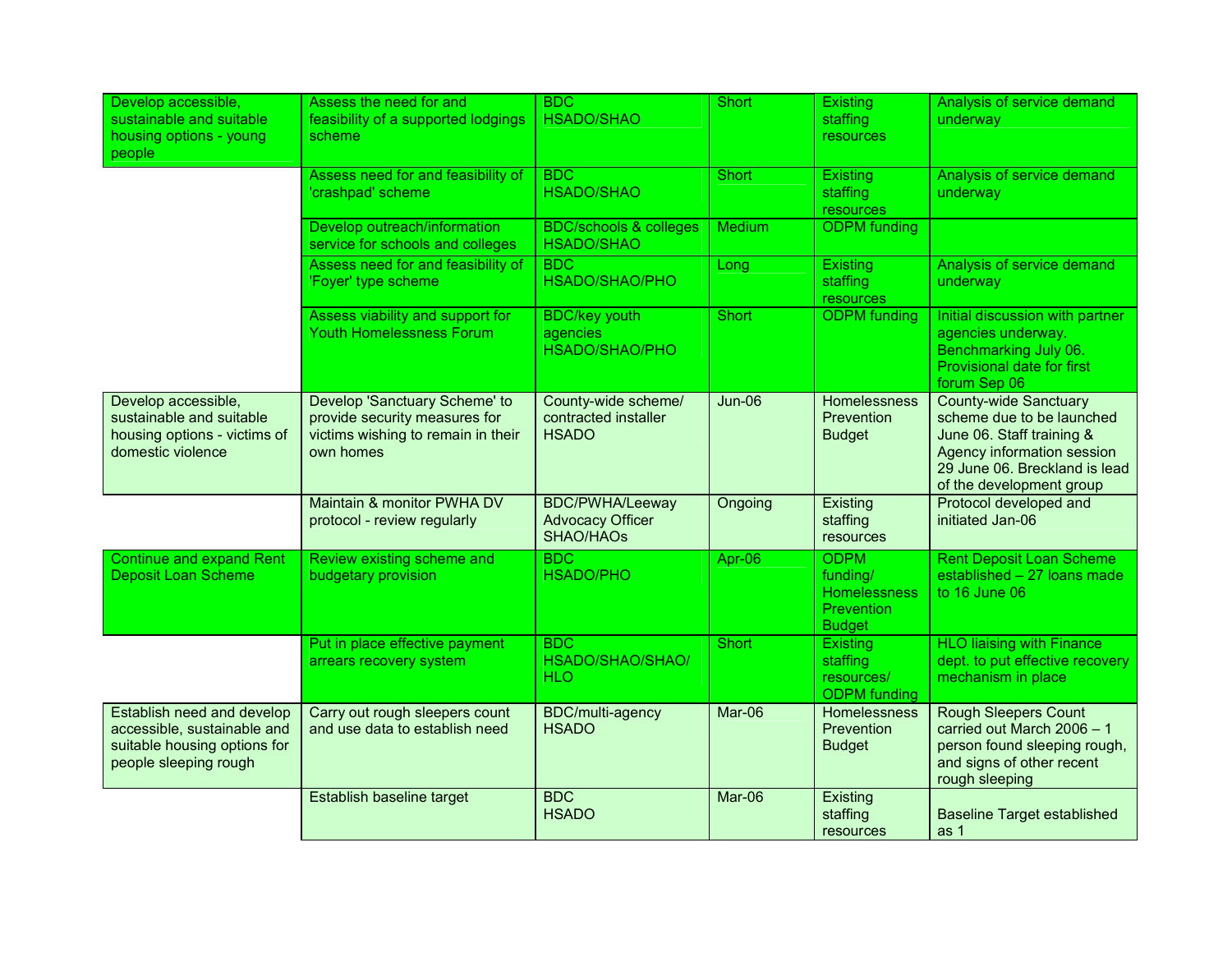|                                                                                                                         | Produce action plan to address<br>evidenced need and improve<br>performance against BVPI                                         | BDC/multi-agency<br><b>HSADO</b>                          | <b>Medium</b>  | <b>Homelessness</b><br>Prevention<br>Budget/ ODPM<br>funding                                                                                                                         |                                                                                                                                      |
|-------------------------------------------------------------------------------------------------------------------------|----------------------------------------------------------------------------------------------------------------------------------|-----------------------------------------------------------|----------------|--------------------------------------------------------------------------------------------------------------------------------------------------------------------------------------|--------------------------------------------------------------------------------------------------------------------------------------|
| Ensure all households<br>accepted as statutorily<br>homeless receive follow-up<br>interviews on risk basis              | Maintain and monitor interview<br>timetables to ensure tenancies<br>both sustained and sustainable                               | BDC<br><b>SHAO/HAOs</b>                                   | Ongoing        | <b>Existing</b><br>staffing<br><b>resources</b>                                                                                                                                      | Interviews taking place at 3,<br>6, 9, 12, 18 & 24 month<br>intervals                                                                |
| Increase provision of<br>affordable housing in the<br>district                                                          | To work towards delivering 165<br>affordable units per annum                                                                     | <b>BDC/partners</b><br>SHM/E&PO                           | By 2010        | Main sources:<br>H Corp SHG/<br><b>Contributions</b><br>from<br>developers/<br>On-site<br>developer<br>provision/<br>Recycled<br>capital grant<br>from RSLs/LA<br>discounted<br>land |                                                                                                                                      |
| Maximise number of empty<br>properties brought back into<br>use                                                         | Form Joint Operational Teams to<br>review and make<br>recommendations on forward<br>plans - feed into Private Sector<br>Strategy | <b>BDC/property</b><br>owners/partners<br><b>SHM/PEHO</b> | Ongoing        | <b>Existing</b><br>staffing<br>resources                                                                                                                                             | JOT teams formed Jan-06                                                                                                              |
| <b>Temporary</b><br><b>Accommodation</b>                                                                                |                                                                                                                                  |                                                           |                |                                                                                                                                                                                      |                                                                                                                                      |
| To reduce the use of<br>insecure temporary<br>accommodation by 85% by<br>2010 from 31 Dec 2004<br>(national target 50%) | <b>Work towards developing</b><br>alternatives to temporary<br>accommodation through<br>homelessness prevention options          | <b>BDC</b><br><b>HSADO/PHA/SHAO/</b><br><b>HAOs</b>       | <b>Ongoing</b> | <b>Homelessness</b><br><b>Prevention</b><br><b>Budget/ODPM</b><br>funding                                                                                                            | Use of temporary<br>accommodation reduced<br>from Dec 04 figure of 68<br>households to average of<br>28.25 households for<br>2005/06 |
|                                                                                                                         | Establish a private sector leasing<br>scheme in conjunction with<br>qualifying offer scheme                                      | <b>BDC</b><br>PHO/HSADO/SHAO                              | <b>Short</b>   | <b>Homelessness</b><br>Prevention<br><b>Budget/ ODPM</b><br>funding                                                                                                                  | Research undertaken to<br>benchmark schemes. Report<br>& recommendations<br>produced June 06                                         |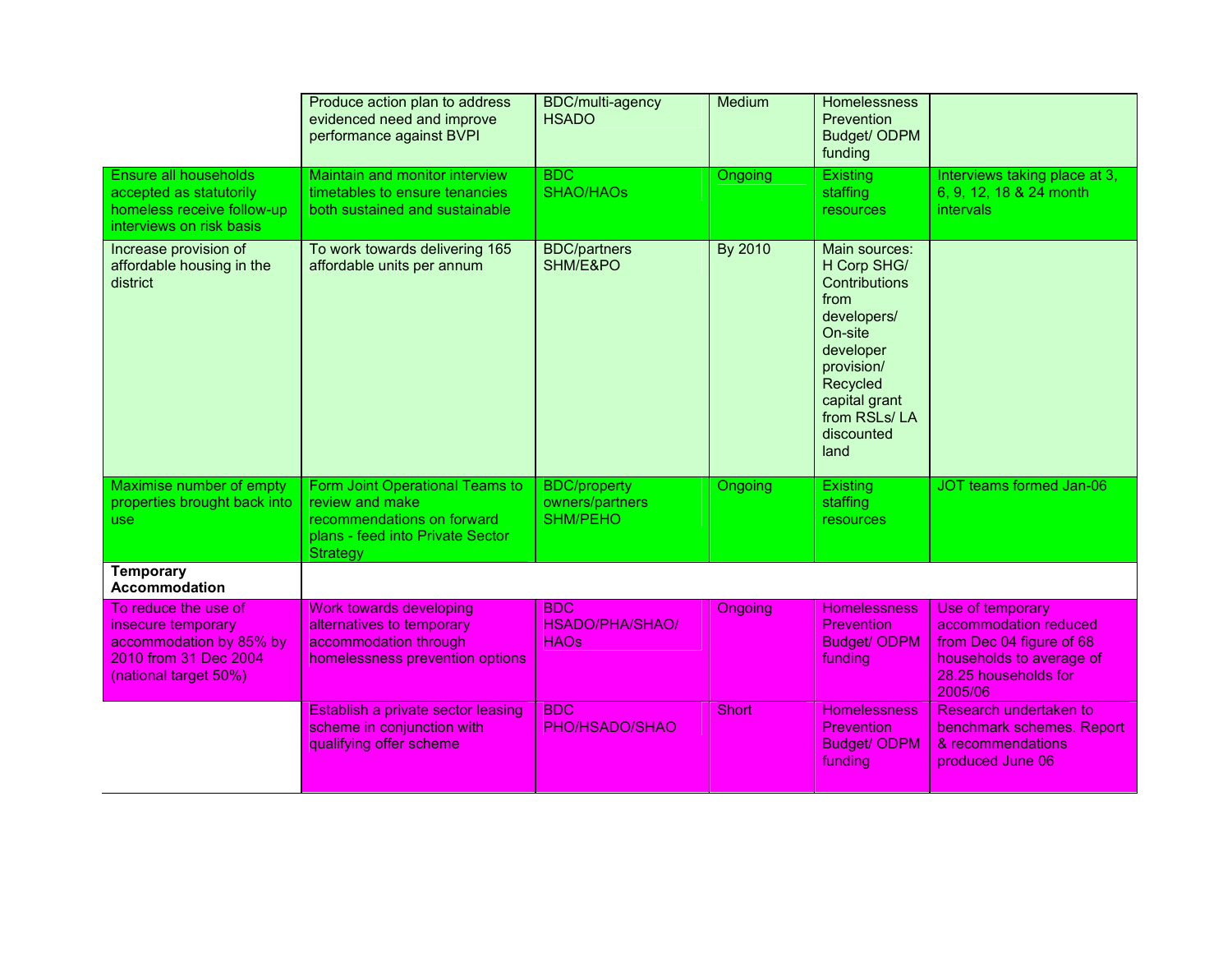| Ensure no households with<br>children or expectant<br>mothers are accommodated<br>in bed and breakfast for<br>more than 6 weeks                                                                                                                      | Use all available alternative<br>options to meet this target - see<br><b>Prevention of Homelessness</b>                                                                                                             | <b>BDC</b><br><b>SHAO/HAOs</b>       | Ongoing                                                                                                                            | <b>Homelessness</b><br>Prevention<br>budget/ ODPM<br>funding        |                                                                                                                              |
|------------------------------------------------------------------------------------------------------------------------------------------------------------------------------------------------------------------------------------------------------|---------------------------------------------------------------------------------------------------------------------------------------------------------------------------------------------------------------------|--------------------------------------|------------------------------------------------------------------------------------------------------------------------------------|---------------------------------------------------------------------|------------------------------------------------------------------------------------------------------------------------------|
|                                                                                                                                                                                                                                                      | Monitor progress and set<br>procedures in place to tackle<br>non-compliance with target                                                                                                                             | <b>BDC</b><br><b>SHAO</b>            | Ongoing                                                                                                                            | Existing<br>staffing<br>resources                                   |                                                                                                                              |
| Provide 1 domestic violence<br>refuge space per 10,000<br>population                                                                                                                                                                                 | Bid for funding for >8 additional<br>domestic violence refuge spaces<br>in the district                                                                                                                             | <b>BDC/Partner RSL</b><br>E&PO/HSADO | <b>Capital bid</b><br><b>Mid-06.</b><br><b>Expression of</b><br>interest made<br>to Supporting<br>People for<br>revenue<br>funding | H Corp/<br><b>Supporting</b><br>People                              | 5 existing refuge spaces =<br>0.48 spaces per 10,000<br>population.                                                          |
| Ensure temporary/interim<br>accommodation is of a<br>suitable quality standard<br>and in locations which<br>optimise the opportunity for<br>customers to maintain<br>existing support networks<br>and access further suitable<br>support if required | Establish a programme to<br>regularly check the quality of<br>temporary or interim<br>accommodation and review the<br>need to adopt the Greater<br>Norwich grading system for B&B<br>based on the fitness standard. | <b>BDC</b><br>HSADO/SHAO/HLO         | Medium                                                                                                                             | Homelessness<br>Prevention<br>Budget/ ODPM<br>funding               | FT Housing Liaison officer<br>appointed to manage<br>temporary accommodation<br>and nominations to settled<br>accommodation. |
|                                                                                                                                                                                                                                                      | Assess the need to adopt the<br><b>ODPM</b> hostel review toolkit                                                                                                                                                   | <b>BDC</b><br><b>HSADO/HLO</b>       | Medium                                                                                                                             | <b>Homelessness</b><br>Prevention<br><b>Budget/ ODPM</b><br>funding |                                                                                                                              |
|                                                                                                                                                                                                                                                      | Review procedures and practices<br>engaged in placing homeless<br>people in interim accommodation                                                                                                                   | <b>BDC</b><br><b>SHAO</b>            | Short                                                                                                                              | Existing<br>staffing<br>resources                                   |                                                                                                                              |
|                                                                                                                                                                                                                                                      | Develop a strategic approach to<br>the provision of interim and<br>temporary accommodation to<br>ensure aims are achieved                                                                                           | <b>BDC</b><br><b>PHO</b>             | Medium                                                                                                                             | Existing<br>staffing<br>resources                                   |                                                                                                                              |
|                                                                                                                                                                                                                                                      | Monitor demand for temporary<br>accommodation and review<br>portfolio accordingly                                                                                                                                   | <b>BDC</b><br>E&PO/SHAO              | Ongoing                                                                                                                            | Existing<br>staffing<br>resources                                   |                                                                                                                              |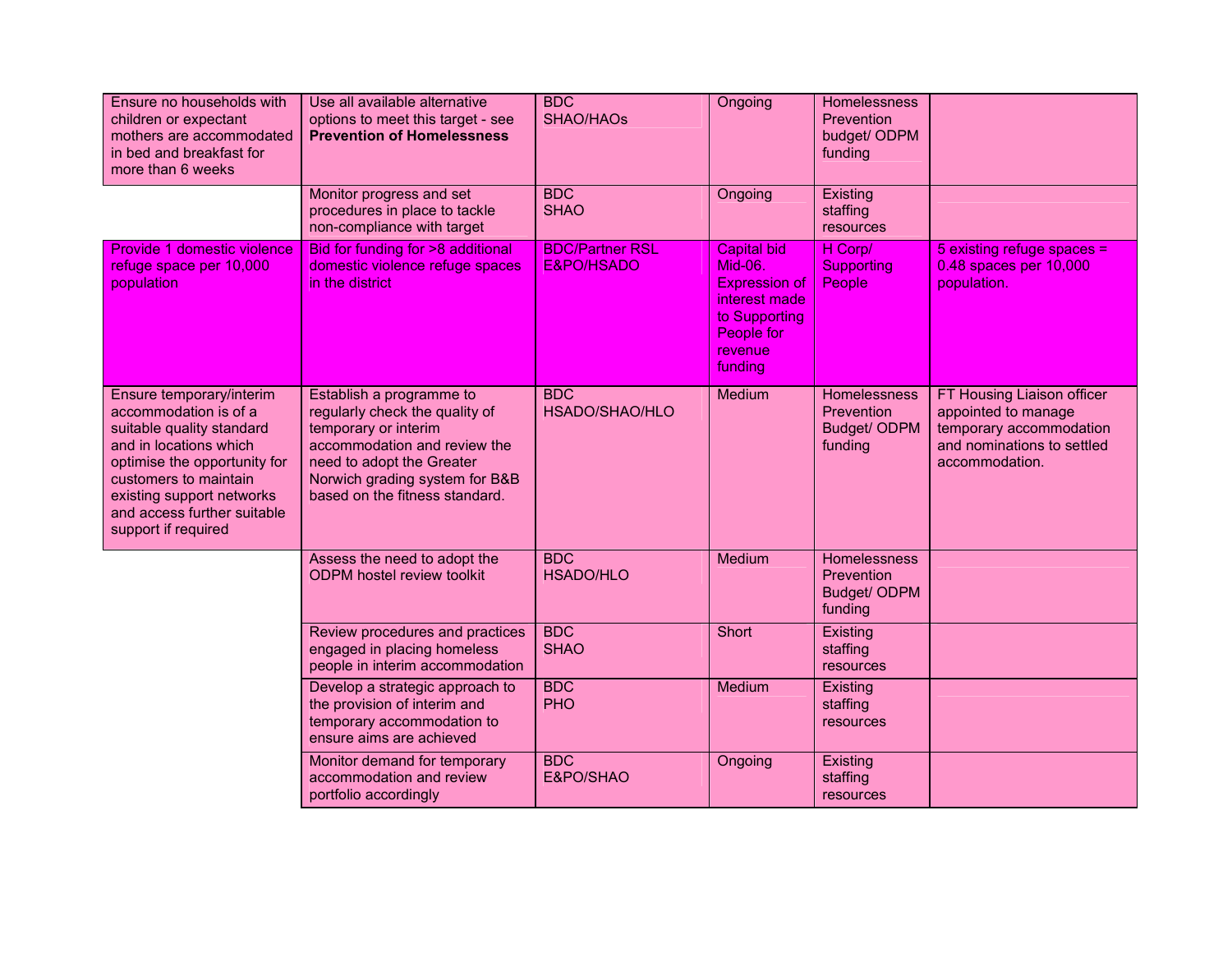| <b>Achieve BVPI targets for</b><br>reducing use of temporary<br>accommodation by means<br>of active homelessness<br>prevention casework<br><b>BVPI</b> 183a - target <4<br>weeks BVPI 183b - target<br><8 weeks BVPI 203 - target<br>>15% | Monitor progress against target<br>and set procedures in place to<br>tackle non-compliance                                                                     | <b>BDC</b><br><b>SHAO/HAOs</b>           | <b>Ongoing</b>                                                              | <b>Existing</b><br>staffing<br>resources |                                                                                                                             |
|-------------------------------------------------------------------------------------------------------------------------------------------------------------------------------------------------------------------------------------------|----------------------------------------------------------------------------------------------------------------------------------------------------------------|------------------------------------------|-----------------------------------------------------------------------------|------------------------------------------|-----------------------------------------------------------------------------------------------------------------------------|
| Maximise income                                                                                                                                                                                                                           | Improve current systems for<br>income collection                                                                                                               | <b>BDC</b><br>SHAO/HLO                   | Scope<br>options for<br>improvement<br>within<br><b>Medium</b><br>timescale | Existing<br>staffing<br>resources        |                                                                                                                             |
| Optimise existing and future<br>use of hostel resources                                                                                                                                                                                   | <b>Monitor use of Girling House</b><br>redevelopment and use data to<br>inform review of John Room<br><b>House</b>                                             | <b>BDC</b><br>SHAO/E&PO                  | Ongoing,<br>outcome and<br>recommenda<br>tions by Oct-<br>06                | <b>Existing</b><br>staffing<br>resources | Shared facility hostel in<br>Dereham converted into 18<br>self-contained units                                              |
| <b>Research &amp; Monitoring</b>                                                                                                                                                                                                          |                                                                                                                                                                |                                          |                                                                             |                                          |                                                                                                                             |
| Monitor number of<br>homelessness<br>presentations prevented<br>through housing advice                                                                                                                                                    | Monitor progress against BVPI<br>and instigate action to improve<br>performance against target.<br>Target for 06/07 - 2 per 1,000<br>households                | <b>BDC</b><br><b>SHAO</b>                | Ongoing                                                                     | Existing<br>staffing<br>resources        | Monitoring procedure in<br>place                                                                                            |
| Ensure policies around<br>housing and homelessness<br>are based on robust<br>information and reflect<br>trends within the housing<br>market                                                                                               | Maximise use of information<br>sources to monitor socio-<br>economic, demographic and<br>housing market trends, including<br>detailed analysis of local trends | BDC<br>HA(S&P)                           | Ongoing                                                                     | Existing<br>staffing<br>resources        | <b>Housing Policy &amp; Strategy</b><br>Assistant appointed Jan-04.<br>Monitoring and reporting<br>procedures put in place. |
|                                                                                                                                                                                                                                           | Undertake analysis of P1E<br>returns to monitor trends in<br>homelessness presentations                                                                        | <b>BDC</b><br><b>HA(S&amp;P)</b>         | Ongoing -<br>quarterly                                                      | Existing<br>staffing<br>resources        | <b>Housing Policy &amp; Strategy</b><br>Assistant appointed Jan-04.<br>Monitoring and reporting<br>procedures put in place. |
|                                                                                                                                                                                                                                           | <b>Commission Housing Market</b><br>Assessment for Breckland as<br>part of sub-regional project                                                                | BDC/sub-regional<br>partners<br>E&PO/PHO | Specification<br>ready Apr-06<br>Results 2007                               | Housing<br><b>Services</b><br>budget     | Contractor appointed June<br>06                                                                                             |
| <b>Maintain input into Leeway</b><br><b>Domestic Violence</b><br>Monitoring                                                                                                                                                               | <b>Check HAOs completing relevant</b><br>forms and submit in a timely<br>manner                                                                                | <b>BDC/Leeway WA</b><br>SHAO/HA(S&P)     | Ongoing                                                                     | Existing<br>staffing<br>resources        | Monitoring commenced 01-<br>06. Scheme currently<br>pending.                                                                |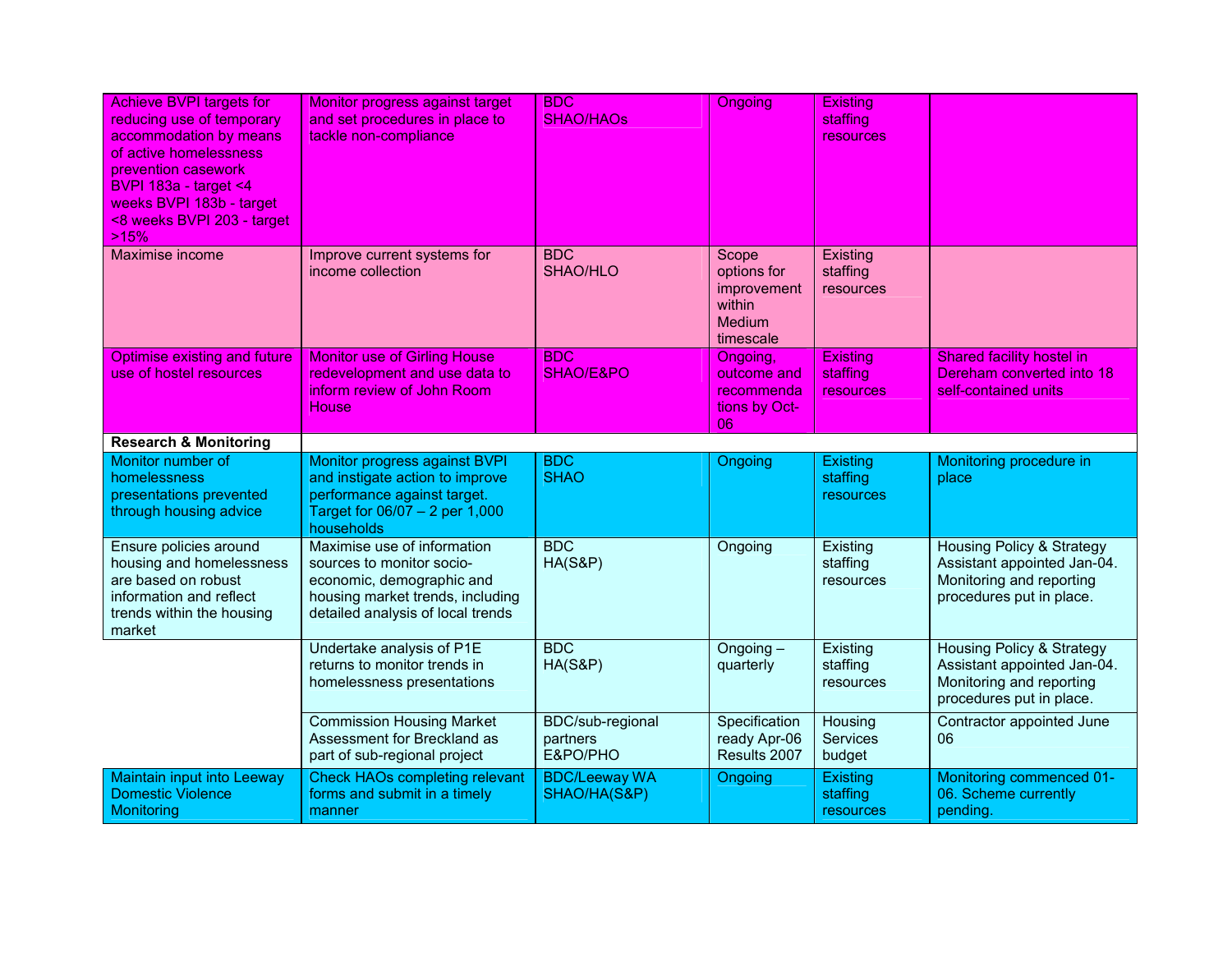| Develop information<br>gathering processes to<br>establish trends and need                                                      | Explore potential value of<br>common monitoring processes<br>including benchmarking existing<br>schemes        | <b>BDC/key stakeholders</b><br>HSADO/SHAO                         | Sep-06                                   | Existing<br>staffing<br>resources                            | Some information gathered<br>on existing schemes.<br>Benchmarking ongoing                                                                                      |
|---------------------------------------------------------------------------------------------------------------------------------|----------------------------------------------------------------------------------------------------------------|-------------------------------------------------------------------|------------------------------------------|--------------------------------------------------------------|----------------------------------------------------------------------------------------------------------------------------------------------------------------|
| <b>Support &amp; Advocacy</b>                                                                                                   |                                                                                                                |                                                                   |                                          |                                                              |                                                                                                                                                                |
| <b>Establish and maintain</b><br>effective intensive money<br>advice service                                                    | Review existing scheme and<br>amend to ensure effective<br>working                                             | <b>BDC/CAB and/or</b><br>alternative partner<br><b>HSADO/SHAO</b> | <b>Short</b>                             | <b>ODPM</b> funding                                          | <b>Expressions of interest to be</b><br>received July 06. Most<br>appropriate scheme to be<br>chosen from these<br>organisations                               |
| <b>Establish and maintain</b><br>effective mediation service                                                                    | Review existing scheme and<br>amend to ensure effective<br>working                                             | <b>BDC/NFMS or</b><br>alternative partner<br><b>HSADO/SHAO</b>    | <b>Short</b>                             | <b>ODPM</b> funding                                          | Review of service underway.<br>Change suggested.                                                                                                               |
| Ensure households in<br>temporary accommodation<br>receive suitable support                                                     | Review the level of support given<br>to people in temporary<br>accommodation                                   | <b>BDC</b><br><b>PHO</b>                                          | <b>Short</b>                             | <b>ODPM</b> funding                                          |                                                                                                                                                                |
| <b>Ensure effective</b><br>signposting/referral<br>arrangements in place for<br>specialist advice/support/<br>advocacy agencies | Develop, initiate and maintain<br>referral systems                                                             | <b>BDC</b><br><b>HSADO/SHAO</b>                                   | Ongoing                                  | Homelessness<br>Prevention<br>Budget/ ODPM<br>funding        | <b>Referral arrangements</b><br>developed in last 12 months<br>with CAB/NEAA/YMCA/<br>NFMS/Homestart/Surestart<br>to support existing referral<br>arrangements |
| <b>Resources &amp; Training</b>                                                                                                 |                                                                                                                |                                                                   |                                          |                                                              |                                                                                                                                                                |
| Provide necessary<br>equipment for front-line<br>service delivery                                                               | Review need for IT terminal in<br>interview room                                                               | <b>BDC</b><br>HSADO/SHAO/<br>Corporate                            | subject to<br>Corporate<br><b>Review</b> | Homelessness<br>Prevention<br>Budget/ ODPM<br>funding        |                                                                                                                                                                |
|                                                                                                                                 | Review need for conference<br>phone in interview room                                                          | <b>BDC</b><br>HSADO/SHAO/<br>Corporate                            | subject to<br>Corporate<br><b>Review</b> | <b>Homelessness</b><br>Prevention<br>Budget/ ODPM<br>funding |                                                                                                                                                                |
|                                                                                                                                 | Review the use of FLARE system<br>for recording and retrieval of<br>Homelessness/Housing advice<br>information | <b>BDC</b><br>SHAO/Corporate                                      | subject to<br>Corporate<br><b>Review</b> | Homelessness<br>Prevention<br>Budget/ ODPM<br>funding        |                                                                                                                                                                |
|                                                                                                                                 | Investigate back-office support<br>packages and commission if<br>appropriate                                   | <b>BDC</b><br><b>HSADO</b>                                        | Ongoing                                  | Homelessness<br>Prevention<br>Budget/ ODPM<br>funding        | <b>Benefit and Legal IT</b><br>packages purchased                                                                                                              |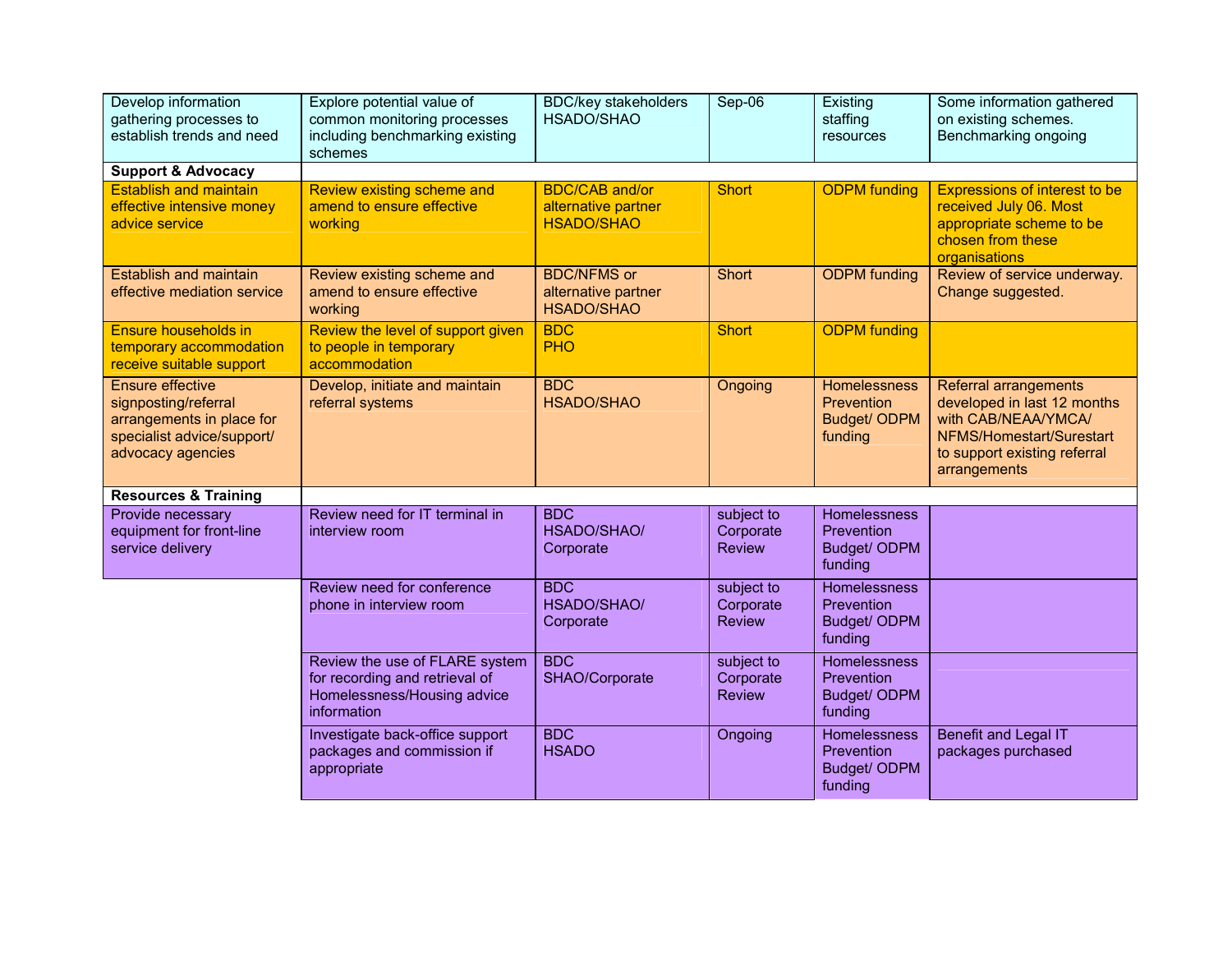| Ensure staff training needs<br>planned for                                                                                                     | Develop training schedule for<br>2006/07 for HAOs                                                                                                                                                                 | <b>BDC</b><br><b>SHAO</b>          | Short                                            | Homelessness<br>Prevention<br>Budget/ ODPM<br>funding/<br>Training<br><b>Budget</b>        |                                                                                                                 |
|------------------------------------------------------------------------------------------------------------------------------------------------|-------------------------------------------------------------------------------------------------------------------------------------------------------------------------------------------------------------------|------------------------------------|--------------------------------------------------|--------------------------------------------------------------------------------------------|-----------------------------------------------------------------------------------------------------------------|
|                                                                                                                                                | Deliver customer care training to<br>staff                                                                                                                                                                        | <b>BDC</b><br><b>SHAO</b>          | Ongoing, to<br>commence<br>Mar-06                | Homelessness<br>Prevention<br>Budget/ ODPM<br>funding/<br>Training<br><b>Budget</b>        | Interview skills training<br>undertaken for all HAOs                                                            |
|                                                                                                                                                | Assess need for and deliver<br>technical training                                                                                                                                                                 | <b>BDC</b><br><b>SHAO</b>          | Ongoing                                          | <b>Homelessness</b><br>Prevention<br>Budget/ ODPM<br>funding/<br>Training<br><b>Budget</b> | <b>Technical training delivered</b><br>on a personalised ongoing<br>programme                                   |
| <b>Ensure additional</b><br>surgeries/presence offices<br>are suitably equipped to<br>deal with housing<br>customers and enquiries             | Contribute to corporate review of<br>equipment for customer contact<br>centres                                                                                                                                    | <b>BDC</b><br>SHM/SHAO/Corporate   | In line with<br>corporate<br>review<br>timetable | <b>Homelessness</b><br>Prevention<br>Budget/ ODPM<br>funding/<br>Training<br><b>Budget</b> | Detail of customer contact<br>centre requirements<br>submitted to corporate review                              |
| Deliver cost-effective multi-<br>agency training to optimise<br>skills and knowledge base<br>of relevant agencies<br>including other LHAs      | Investigate opportunities for<br>setting up joint training courses -<br>including cascade training - and<br>distribute information to key<br>agencies - arrange if relevant and<br>sufficient interest expressed. | <b>BDC</b><br>HSADO/SHAO/PHO       | Ongoing                                          | Homelessness<br>Prevention<br>Budget/ ODPM<br>funding/<br>Training<br>Budget/<br>recharge  | Document verification<br>training arranged with HAOs<br>and partner RSLs delivered<br>through ARP - Spring 2006 |
| <b>Consultation</b>                                                                                                                            |                                                                                                                                                                                                                   |                                    |                                                  |                                                                                            |                                                                                                                 |
| Ensure full consultation on<br>migration to Contact Centre                                                                                     | Develop consultation plan                                                                                                                                                                                         | <b>BDC</b><br><b>SHM/Corporate</b> | Jan-07                                           | Existing<br>staffing<br>resources                                                          |                                                                                                                 |
| Provide comprehensive<br>accessible consultation<br>opportunities to customers<br>and key stakeholders<br>regarding policies and<br>procedures | Develop a consultation strategy<br>for Housing Services - feed into<br>policy development                                                                                                                         | <b>BDC</b><br><b>SHM</b>           | Medium                                           | Existing<br>staffing<br>resources                                                          |                                                                                                                 |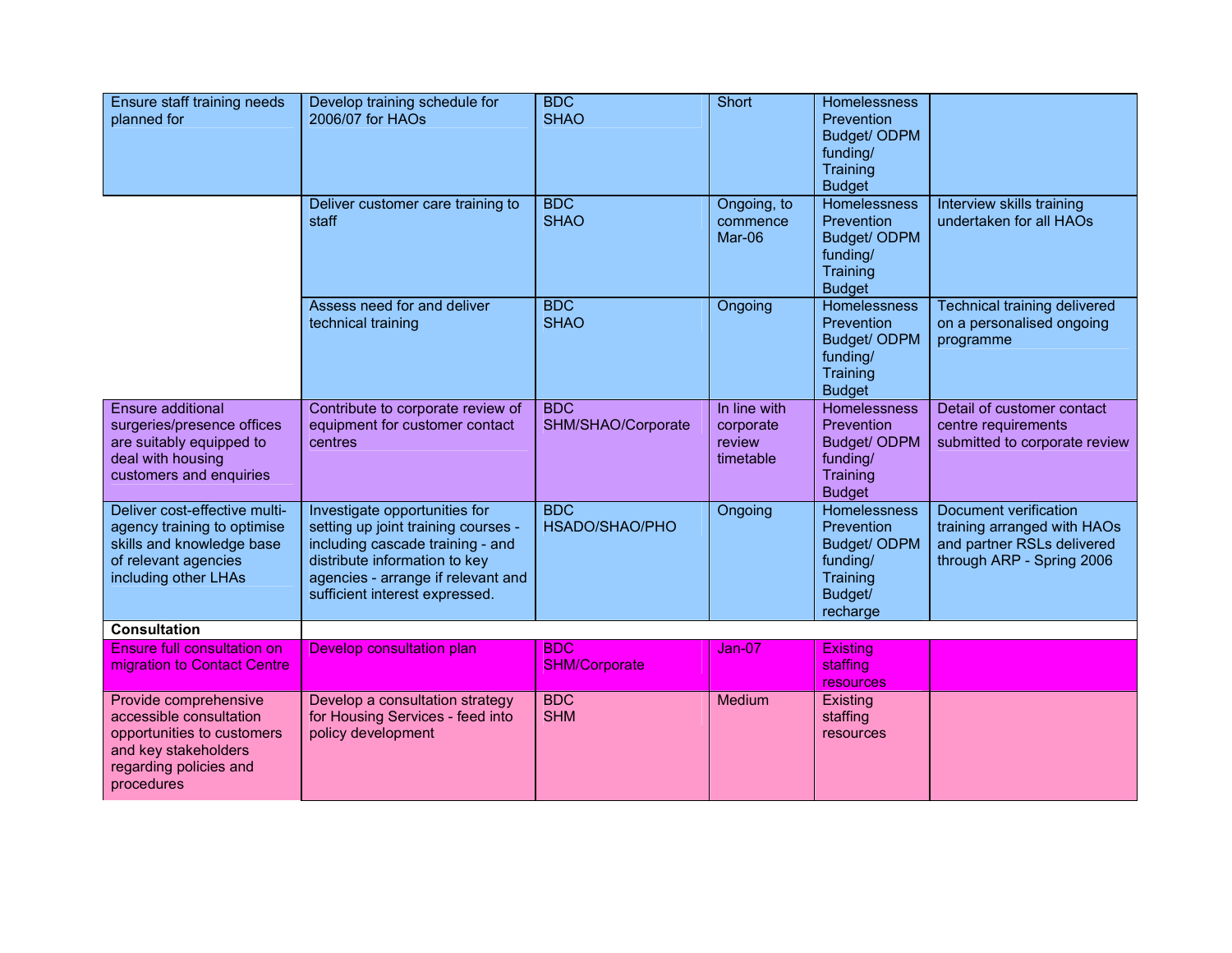|                                                                                                | Develop systems for involving<br>partners, particularly in rural<br>areas, and customers in<br>monitoring performance and<br>reviewing the continued<br>relevance of strategies on a<br>regular basis      | <b>BDC</b><br>PHO/PEHO                    | Medium                                                                             | <b>Homelessness</b><br>Prevention<br>Budget/ ODPM<br>funding |                                                                                  |
|------------------------------------------------------------------------------------------------|------------------------------------------------------------------------------------------------------------------------------------------------------------------------------------------------------------|-------------------------------------------|------------------------------------------------------------------------------------|--------------------------------------------------------------|----------------------------------------------------------------------------------|
|                                                                                                | <b>Continue Customer Satisfaction</b><br>Surveys - feed into policy<br>development<br><b>Targets:</b><br>Review surveys to ensure<br>accessibility<br>Compile results<br>Develop protocol for distribution | <b>BDC</b><br>$HA(S\&P)$                  | Ongoing -<br>monthly and<br>in.<br>accordance<br>with<br>distribution<br>deadlines | Existing<br>staffing<br>resources                            | <b>Monthly Customer</b><br><b>Satisfaction Surveys</b><br>established March 2005 |
|                                                                                                | <b>Continue Homelessness</b><br>Prevention Forum - feed into<br>policy development                                                                                                                         | <b>BDC</b><br><b>HSADO</b>                | Ongoing - bi-<br>monthly                                                           | <b>ODPM</b> funding                                          | <b>Homelessness Prevention</b><br>Forum re-established June<br>2005              |
|                                                                                                | Hold Annual Landlord's Forum in<br>line with landlord's wishes -feed<br>into policy development                                                                                                            | <b>BDC</b><br>HSADO/PEHO/ARP              | Ongoing<br>Annual                                                                  | <b>ODPM</b> funding                                          | <b>Landlord Forum 30</b><br>September 2005                                       |
| <b>Strategic Housing Team to</b><br>be consulted on policies<br>and initiatives at draft stage | Maintain regular contact with<br>team through team and<br>operational meetings and other<br>forms of communication such as<br>emails where appropriate - feed<br>into policy development                   | <b>BDC</b><br>PHO/SHAO                    | Ongoing                                                                            | <b>Existing</b><br>staffing<br><b>resources</b>              | Regular team and<br>operational meetings<br>established                          |
| <b>Ensure Members fully</b><br>involved with policy/strategy<br>development                    | Maintain quarterly portfolio<br>information sessions and ensure<br>all relevant policy/strategy<br>decisions are taken through<br>appropriate political channels                                           | <b>BDC</b><br>SHM/PHO/SHAO/<br>E&PO/HSADO | Ongoing                                                                            | Existing<br>staffing<br>resources                            | Procedures and timetables in<br>place                                            |
| <b>Maximising use of</b><br><b>Housing Stock</b>                                               |                                                                                                                                                                                                            |                                           |                                                                                    |                                                              |                                                                                  |
| <b>Ensure housing stock is</b><br>administered to best use<br>and value                        | <b>Review administration of Social</b><br><b>Housing Register and make</b><br>recommendations to Council on<br>medium term options                                                                         | <b>BDC/PWHA</b><br>PHO/SHAO               | <b>Short</b>                                                                       | Existing<br>staffing<br>resources                            |                                                                                  |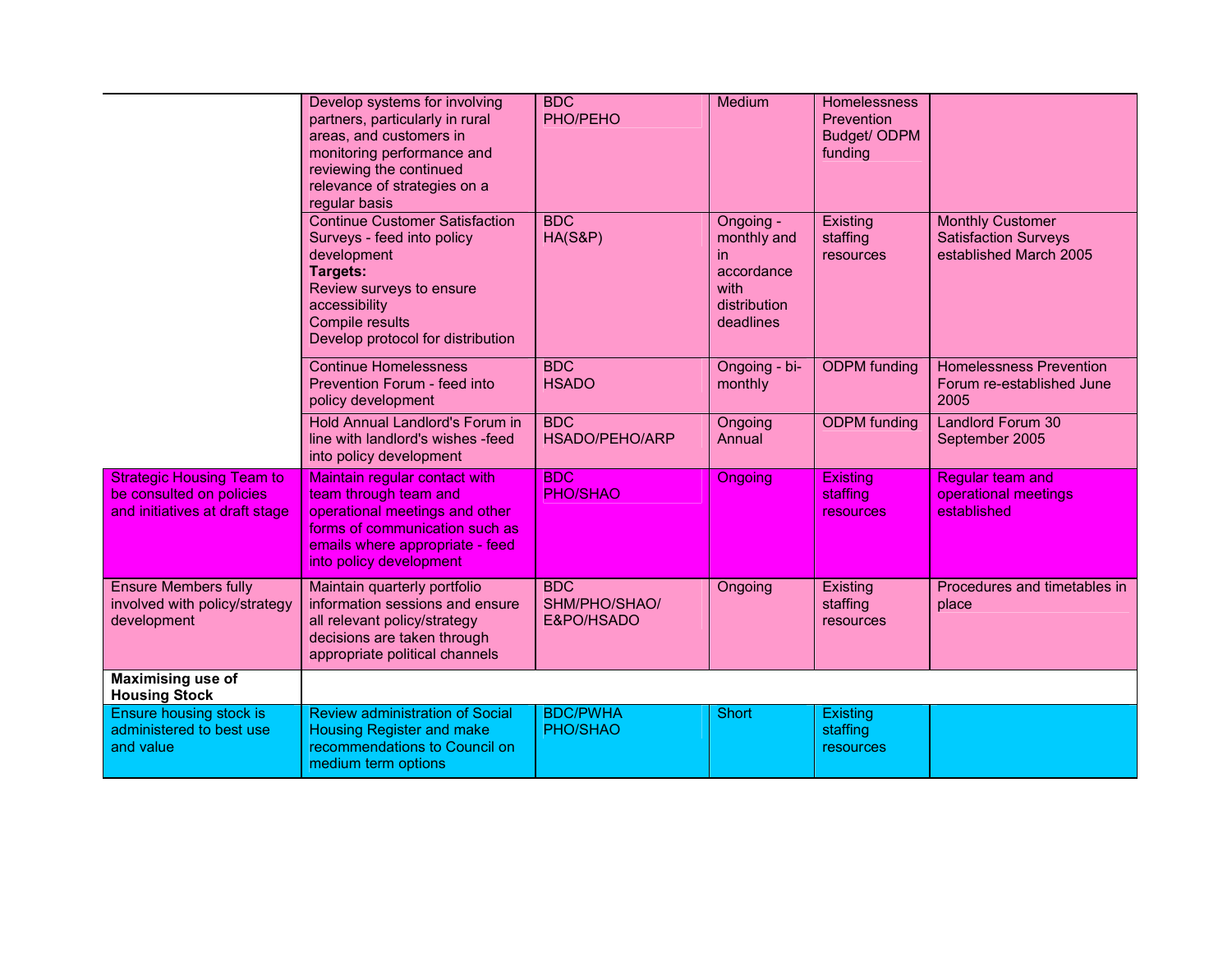|                                                                                         | Review in partnership with RSLs<br>designation of stock currently<br>used for elderly and disabled<br>tenants                  | <b>BDC/RSLs</b><br>PHO/E&PO/SHAO            | <b>TBC</b>                                                                            | Existing<br>staffing<br>resources                                          |                                                                                                                                                           |
|-----------------------------------------------------------------------------------------|--------------------------------------------------------------------------------------------------------------------------------|---------------------------------------------|---------------------------------------------------------------------------------------|----------------------------------------------------------------------------|-----------------------------------------------------------------------------------------------------------------------------------------------------------|
|                                                                                         | Investigate 'Incentive to move'<br>schemes operated by key partner<br><b>RSLs</b>                                              | <b>BDC/RSLs</b><br>PHO/E&PO/SHAO            | Medium                                                                                | Existing<br>staffing<br>resources                                          |                                                                                                                                                           |
| <b>Information</b>                                                                      |                                                                                                                                |                                             |                                                                                       |                                                                            |                                                                                                                                                           |
| Provide comprehensive<br>accessible advice through<br>available media formats           | Review and expand website<br>content                                                                                           | <b>BDC</b><br><b>HSADO</b>                  | <b>Ongoing</b>                                                                        | <b>Existing</b><br>staffing<br><b>resources</b>                            | Website pages updated to<br>include advice, signposting<br>and downloadable forms and<br>leaflets - Dec 2005.<br><b>Reviewed and updated</b><br>regularly |
|                                                                                         | <b>Review and expand leaflet</b><br>content in consultation with key<br>stakeholders                                           | <b>BDC</b><br><b>HSADO</b>                  | Ongoing - 1st<br>review June-<br>06                                                   | <b>Homelessness</b><br><b>Prevention</b><br><b>Budget/ ODPM</b><br>funding | 12 leaflets produced May<br>2005 - distributed to CABs &<br><b>LSVT</b> partner offices.                                                                  |
|                                                                                         | Review out-of hours service                                                                                                    | <b>BDC</b><br><b>HSADO</b>                  | <b>Short</b>                                                                          | <b>Homelessness</b><br><b>Prevention</b><br><b>Budget/ ODPM</b><br>funding | Contact details publicised in<br>presence offices and on web<br>site                                                                                      |
|                                                                                         | Review and amend standard<br>customer/agency<br>communications content and<br>format                                           | <b>BDC</b><br><b>SHAO</b>                   | Ongoing on<br>case-by-case<br>basis. Full<br>review to be<br>carried out by<br>Sep-06 | <b>Existing</b><br>staffing<br><b>resources</b>                            |                                                                                                                                                           |
| Provide comprehensive<br>timely and accessible<br>information to residents              | Communicate key messages in<br><b>Housing and Homelessness</b><br>Strategies to residents through<br>use of media publications | <b>BDC</b><br>HSADO/PHO/SHAO                | Ongoing                                                                               | Existing<br>staffing<br>resources /<br><b>ODPM</b> funding                 | <b>Breckland Voice used to</b><br>communicate key messages<br>to residents                                                                                |
| Provide comprehensive<br>timely and accessible<br>advice to private sector<br>landlords | <b>Hold Annual Forum and provide</b><br>training/information on current<br>relevant issues                                     | <b>BDC</b><br>HSADO/PHO/PEHO/<br><b>ARP</b> | Ongoing                                                                               | <b>Homelessness</b><br><b>Prevention</b><br><b>Budget/ ODPM</b><br>funding | <b>Landlord Forum held</b><br>September 2005. Information<br>Day on HA 2004 held 11<br>April 2006                                                         |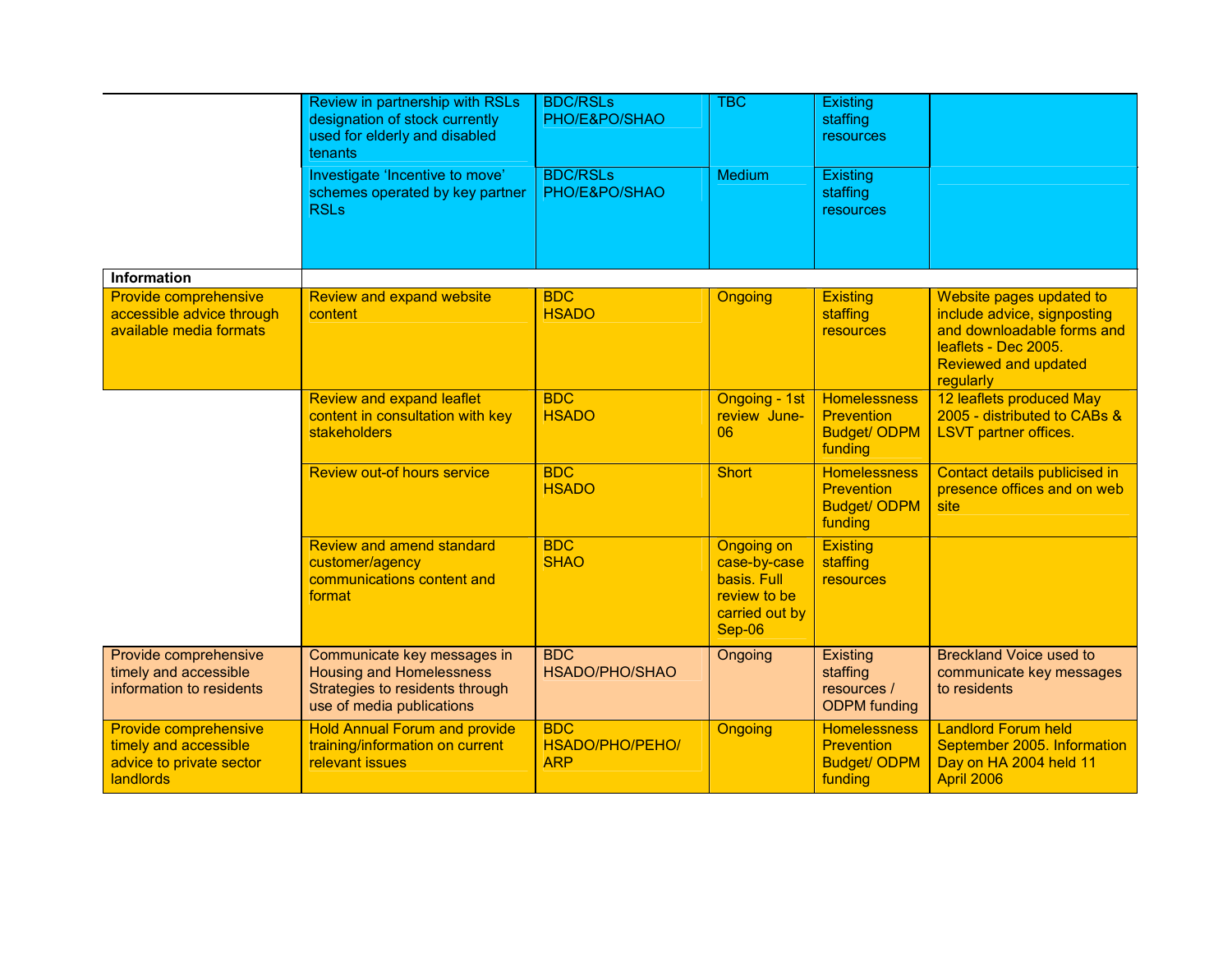|                                                                                       | Produce quarterly newsletter for<br>private sector landlords                                                                                                                                                                                                                                                                                                                                                                        | <b>BDC</b><br><b>HSADO</b>           | Ongoing<br>quarterly -<br>1st issue<br><b>Jan-06</b> | <b>Homelessness</b><br><b>Prevention</b><br><b>Budget/ ODPM</b><br>funding | 1 <sup>st</sup> newsletter distributed<br><b>March 2006.</b>            |
|---------------------------------------------------------------------------------------|-------------------------------------------------------------------------------------------------------------------------------------------------------------------------------------------------------------------------------------------------------------------------------------------------------------------------------------------------------------------------------------------------------------------------------------|--------------------------------------|------------------------------------------------------|----------------------------------------------------------------------------|-------------------------------------------------------------------------|
| Provide comprehensive<br>timely and accessible<br>advice to private sector<br>tenants | <b>Produce Tenant's Information</b><br>pack                                                                                                                                                                                                                                                                                                                                                                                         | <b>BDC</b><br><b>HSADO</b>           | Short                                                | <b>Homelessness</b><br>Prevention<br>Budget/ ODPM<br>funding               |                                                                         |
| Provide comprehensive<br>timely and accessible<br>advice to key agencies              | Provide regular statistical<br>information to Homelessness<br>Forum                                                                                                                                                                                                                                                                                                                                                                 | <b>BDC</b><br>HSADO/HA(S&P)/SHA<br>O | Ongoing - bi-<br>monthly                             | <b>Existing</b><br>staffing<br><b>resources</b>                            | <b>Customer satisfaction survey</b><br>results communicated to<br>Forum |
| <b>Accessibility &amp; Standards</b>                                                  |                                                                                                                                                                                                                                                                                                                                                                                                                                     |                                      |                                                      |                                                                            |                                                                         |
| Consolidate access to<br>services issues into<br>strategic form                       | Develop an access strategy in<br>conjunction with the corporate<br>centre, based on research into<br>footfall and need, which clearly<br>identifies how the housing<br>service will: improve access for<br>customers; develop service<br>standards; deliver mandatory<br>customer care training; and use<br>complaints, surveys and other<br>forms of customer consultation to<br>ensure access to services meets<br>customer needs | <b>BDC</b><br>SHM/Corporate          | Short                                                | Existing<br>staffing<br>resources                                          |                                                                         |
| Provide an accessible<br>advice service                                               | Review need for local rate or<br>free-phone number                                                                                                                                                                                                                                                                                                                                                                                  | <b>BDC</b><br><b>SHAO</b>            | Short                                                | Homelessness<br>Prevention<br>Budget/ ODPM<br>funding                      |                                                                         |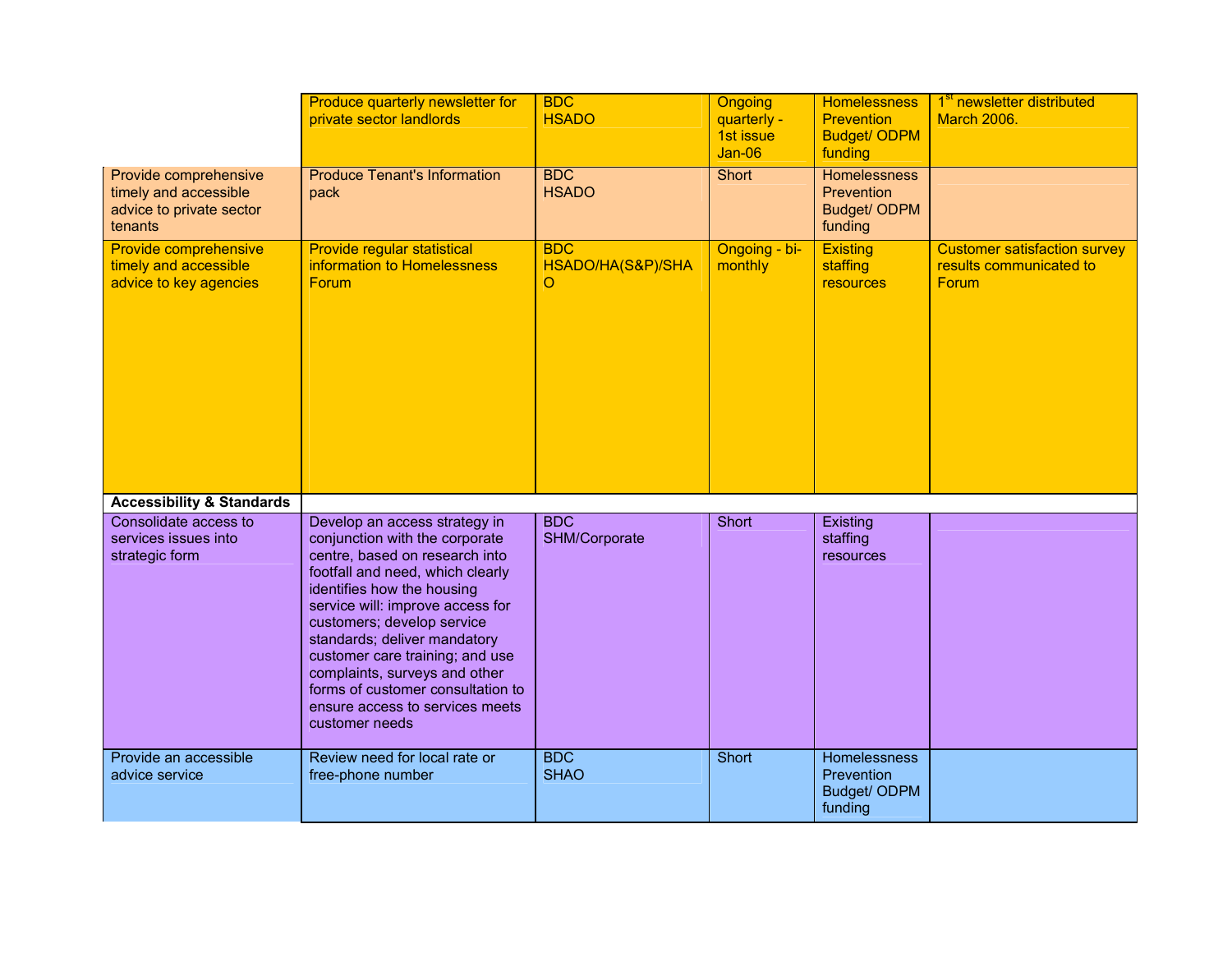|                                                                                                                                  | Research & pilot Text Messaging<br>service                                              | <b>BDC</b><br>HSADO/Corporate | Short                                                                                             | Homelessness<br>Prevention<br>Budget/ ODPM<br>funding        | Specification drawn up April<br>2006.<br>Research/benchmarking in<br>place by Steria (IT<br>contractors) |
|----------------------------------------------------------------------------------------------------------------------------------|-----------------------------------------------------------------------------------------|-------------------------------|---------------------------------------------------------------------------------------------------|--------------------------------------------------------------|----------------------------------------------------------------------------------------------------------|
|                                                                                                                                  | Research need for additional<br>advice surgeries in Thetford                            | <b>BDC</b><br>SHM/Corporate   | In line with<br>corporate<br>review<br>timetable                                                  | Existing<br>staffing<br>resources                            | Advice surgery set up in<br>PWHA Thetford office one<br>day per week                                     |
|                                                                                                                                  | Research need for additional<br>advice surgeries throughout<br>district                 | <b>BDC</b><br>SHM/Corporate   | In line with<br>corporate<br>review<br>timetable                                                  | Existing<br>staffing<br>resources /<br><b>ODPM</b> funding   |                                                                                                          |
|                                                                                                                                  | Review need for appointment<br>system                                                   | <b>BDC</b><br>PHO/SHAO        | Short                                                                                             | Existing<br>staffing<br>resources                            |                                                                                                          |
| Provide an accessible out-<br>of-hours emergency<br>assistance service                                                           | Review out-of-hours service                                                             | <b>BDC</b><br>PHO/Corporate   | In line with<br>corporate<br>review<br>timetable -<br>provisionally<br><b>Jul-06</b>              | <b>Homelessness</b><br>Prevention<br>Budget/ ODPM<br>funding |                                                                                                          |
| Provide a responsive<br>consistent service                                                                                       | Review, publish & monitor robust<br>service standards in consultation<br>with customers | <b>BDC</b><br><b>SHM/PHO</b>  | <b>Jul-06</b>                                                                                     | Existing<br>staffing<br>resources                            | Service standards produced<br>and consulted on with<br>Homelessness Forum May<br>06                      |
| Provide a responsive timely<br>complaints procedure                                                                              | Establish a complaints procedure<br>for Housing Services                                | <b>BDC</b><br><b>PHO</b>      | Short                                                                                             | Existing<br>staffing<br>resources                            |                                                                                                          |
| Ensure rigorous consistent<br>standards are set and<br>maintained                                                                | Review daytime homelessness<br>service and produce and<br>publicise service standards   | <b>BDC</b><br><b>SHAO</b>     | Action plan to<br>be completed<br>by Apr-06 for<br>06/07 year                                     | Existing<br>staffing<br>resources                            |                                                                                                          |
| Ensure progress against<br><b>Homelessness Strategy</b><br>Action Plan is monitored<br>and action taken to ensure<br>targets met | Undertake quarterly review in<br>partnership with Homelessness<br>Forum                 | <b>BDC</b><br>PHO/SHAO/HSADO  | Ongoing<br>quarterly -<br>commencing<br>1st Forum<br>meeting after<br><b>Strategy</b><br>adoption | Existing<br>staffing<br>resources                            | Forum consulted on<br>development of Strategy<br>review and Action Plan                                  |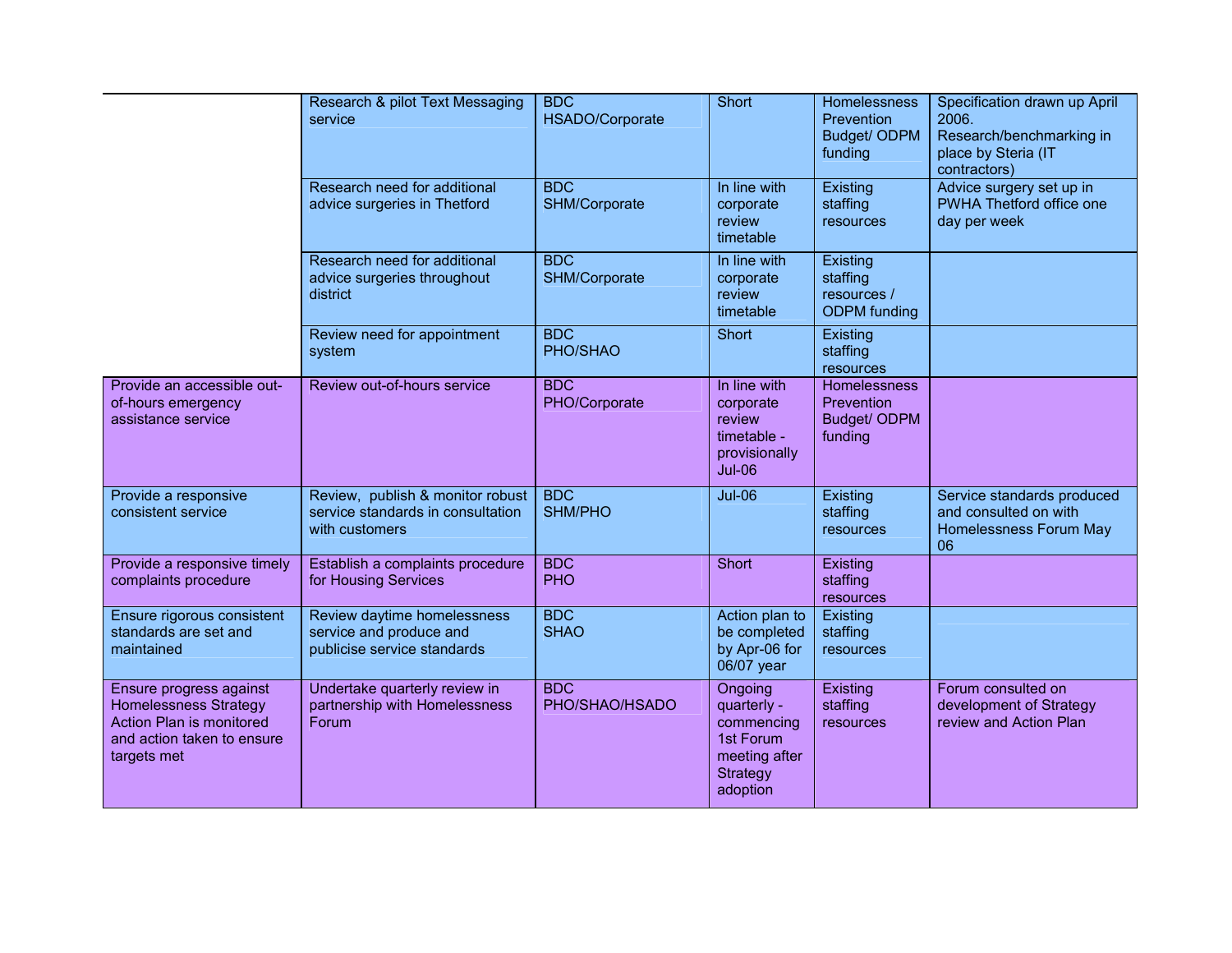| <b>Diversity</b>                                                                                                      |                                                                                                                                                                                                                                                                                                                                                                                                                                                                        |                                                   |                            |                                                             |  |
|-----------------------------------------------------------------------------------------------------------------------|------------------------------------------------------------------------------------------------------------------------------------------------------------------------------------------------------------------------------------------------------------------------------------------------------------------------------------------------------------------------------------------------------------------------------------------------------------------------|---------------------------------------------------|----------------------------|-------------------------------------------------------------|--|
| Consolidate diversity<br>service issues into strategic<br>form                                                        | Within six months, develop a<br>diversity strategy in conjunction<br>with the corporate centre, which<br>includes: profiling of customers to<br>inform service development; a<br>comprehensive training package<br>for housing staff to ensure<br>behavioural compliance with<br>good practice and which is<br>tailored to housing specific<br>service delivery issues; and a<br>system for monitoring contractor<br>compliance on equalities and<br>diversity issues. | <b>BDC</b><br><b>SHM/Corporate</b>                | <b>Short</b>               | Existing<br>staffing<br>resources                           |  |
| Ensure minority groups<br>have equal access to<br>services and housing<br>options                                     | Investigate and address the<br>needs of groups other than<br>gypsies and Portuguese<br>including the needs of HIV<br>customers                                                                                                                                                                                                                                                                                                                                         | <b>BDC</b><br>SHM/Corporate                       | Short                      | Existing<br>staffing<br>resources                           |  |
|                                                                                                                       | Develop a BME housing strategy<br>and specifically take account of<br><b>HMOs</b>                                                                                                                                                                                                                                                                                                                                                                                      | <b>BDC</b><br><b>SHM/PEHO</b>                     | Specification<br>by Jul-06 | Funding<br>agreed through<br><b>Star Chamber</b><br>process |  |
|                                                                                                                       | Investigate feasibility of<br>translation of key documents into<br>high demand languages to be<br>available immediately in printed/<br>downloadable format                                                                                                                                                                                                                                                                                                             | <b>BDC/Intran</b><br><b>HSADO/SHAO</b>            | Short                      | Existing<br>staffing<br>resources /<br><b>ODPM</b> funding  |  |
| <b>Partnership Working</b>                                                                                            |                                                                                                                                                                                                                                                                                                                                                                                                                                                                        |                                                   |                            |                                                             |  |
| Ensure effective and<br>sustainable case<br>management and<br>nomination agreements in<br>place with partner agencies | Review protocols with partner<br>agencies around case<br>management and nominations to<br>ensure improved services for<br>homeless applicants during<br>assessment and rehousing                                                                                                                                                                                                                                                                                       | <b>BDC/PWHA/other</b><br>partner RSLs<br>PHO/SHAO | Short                      | <b>Existing</b><br>staffing<br>resources                    |  |
|                                                                                                                       | Develop protocols with key<br>agencies such as Social Services<br>and DAAT                                                                                                                                                                                                                                                                                                                                                                                             | <b>BDC/key agencies</b><br><b>SHAO</b>            | <b>Medium</b>              | Existing<br>staffing<br>resources                           |  |